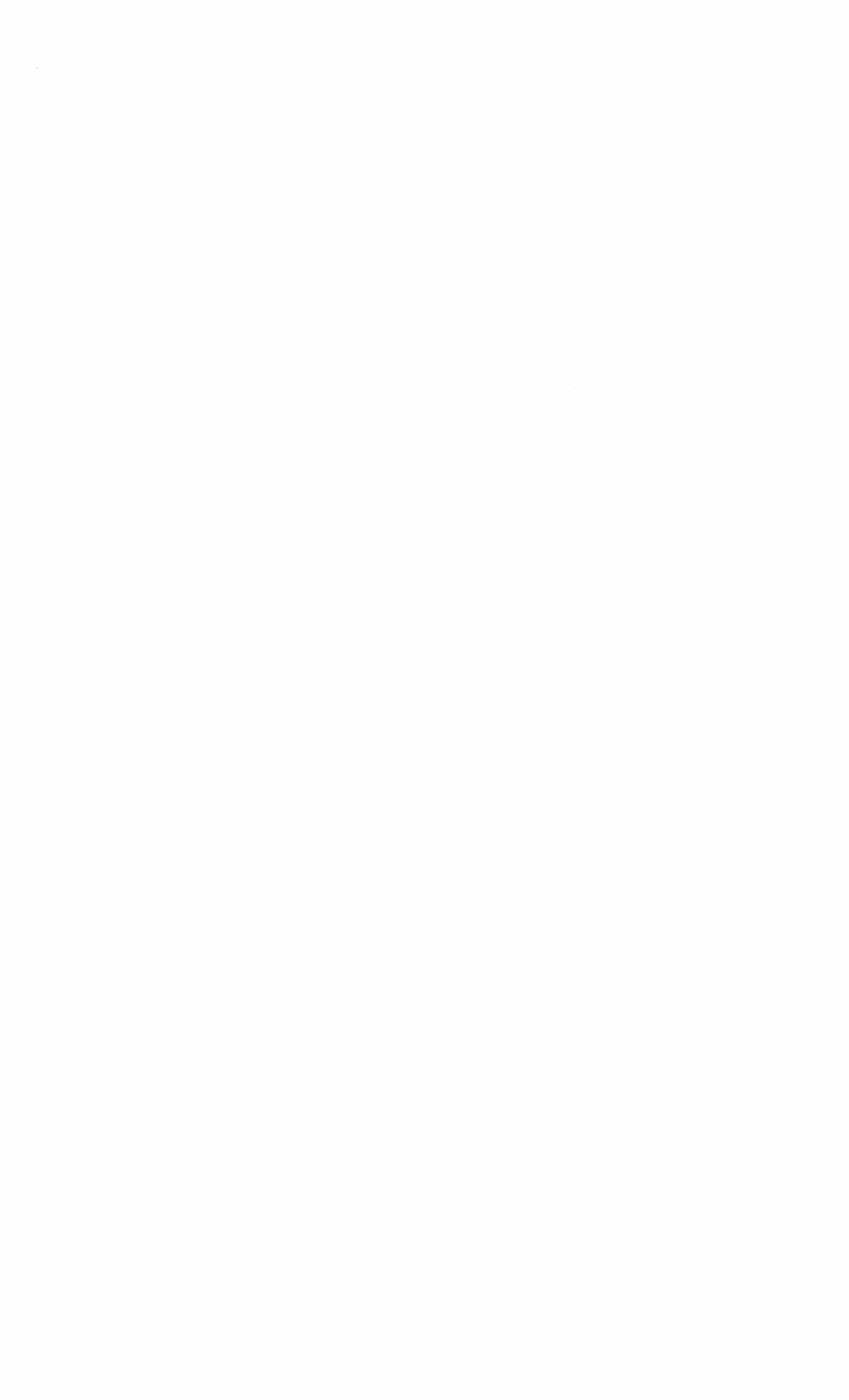| (225) Courthouse Maintenance  |    |            |
|-------------------------------|----|------------|
| (226) Law Library             | \$ | 69.50      |
| (228) Fire Programs & EMS     | \$ |            |
| (229) Forfeited Asset Sharing | \$ |            |
| (304) CDBG Grant Fund         | \$ | 2,826.98   |
| (305) Capital Projects Fund   | S  | 152,002.41 |
| (401) County Debt Service     | \$ | 56,234.65  |
| (729) Abraham Fund            | S. | 643.75     |
|                               |    |            |

 $\mathbb L$ 

#### TOTAL \$550,611.13

#### IN RE: APPOINTMENT - COORDINATOR VJCCCA

Upon motion of Mr. Moody, Seconded by Mr. Haraway, Mr. Bracey, Mr. Moody, Mr. Haraway, Mr. Bowman voting "Aye,"

BE IT RESOLVED, by the Board of Supervisors of Dinwiddie County, Virginia that authorization is granted for Administration to hire Ms. Lori Henley for the position of Coordinator of the Virginia Juvenile Community Crime Control Act Grade 12, Step C, at an annual salary of \$31,336.

## IN RE: RESOLUTION - TOBACCO ALLOTMENT BUY-OUT PROGRAM

Upon motion of Mr. Moody, Seconded by Mr. Haraway, Mr. Bracey, Mr. Moody, Mr. Haraway, Mr. Bowman voting "Aye," the following resolution was adopted.

WHEREAS, tobacco production has played a vital role in the economy of Southside Virginia throughout the history of the region;

WHEREAS, tobacco producers and their families have been important contributors to the family-oriented society which makes our region so desirable;

WHEREAS, the tobacco industry is now under assault on many fronts, as a result of which the continued production of tobacco in the region is seriously endangered;

WHEREAS, the elimination of tobacco production in Southside Virginia will not prevent the production and consumption of cigarettes, as tobacco will be supplied in the future by importation of less costly tobacco;

WHEREAS, the elimination of tobacco production in this region will cause significant harm to the culture, heritage and economic stability of a region, which cherishes its way of life;

WHEREAS, the proposed tobacco allotment buy-out-program is absolutely necessary for those who have worked so hard to create equity in their tobacco allotment.

IT IS, ACCORDINGLY, HEREBY RESOLVED that the Board of Supervisors for Dinwiddie County, Virginia, hereby expresses its unqualified support for implementation of a tobacco allotment buy-out-program, which fairly compensates tobacco producers for their loss of allotment, and urges all federal legislative action required to promptly enact and implement that program.

IT IS FURTHER RESOLVED that Dinwiddie County Board of Supervisors hereby expresses their pride in tobacco producers and their families, and their appreciation for the important societal contributions they have made through their hard working, family-oriented lifestyle.

BOOK 16 PAGE 214 OCTOBER 7, 2003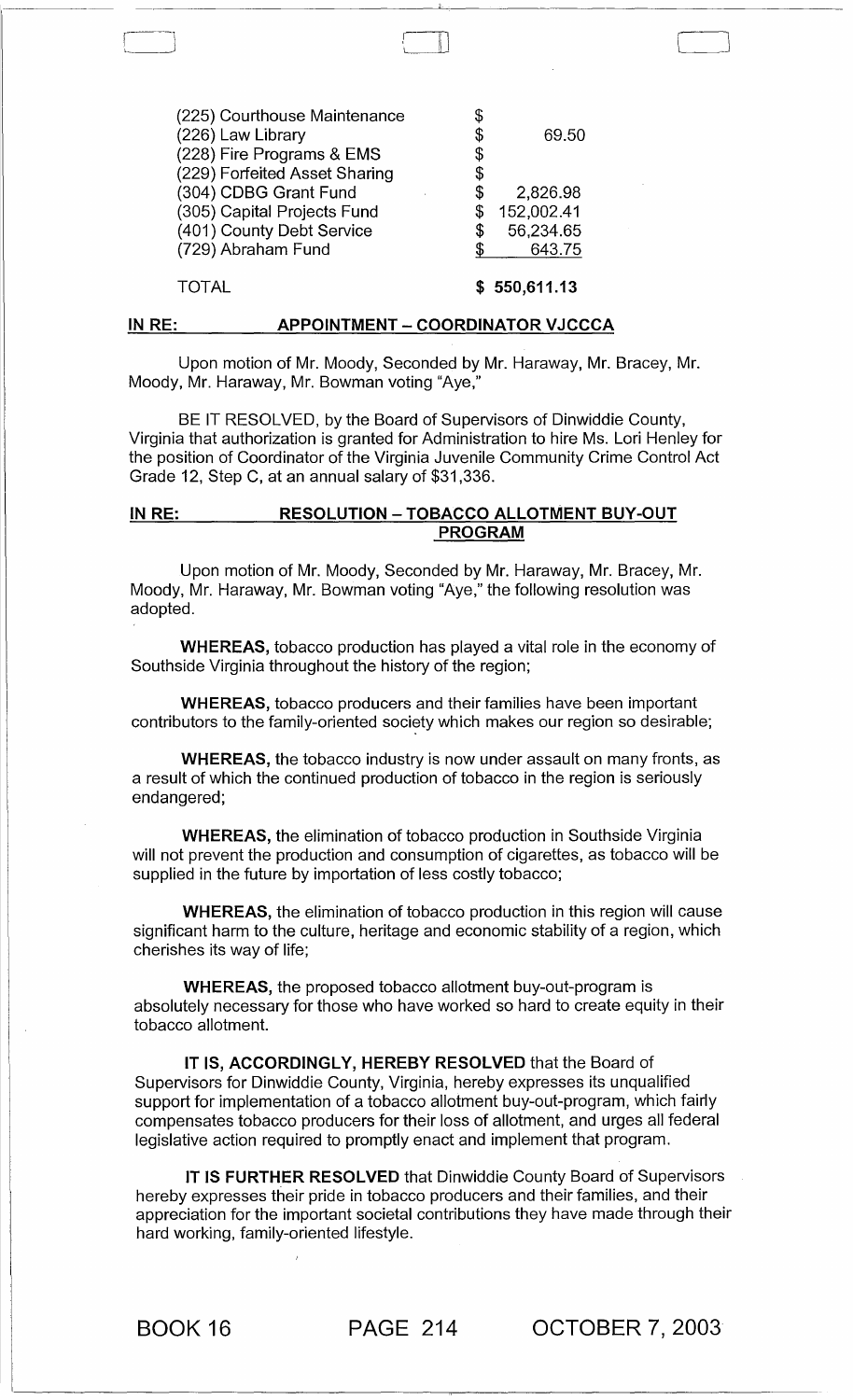# **IN** RE: **CITIZEN COMMENTS**

Mr. Bowman asked if there were any citizens signed up to speak or present who wished to address the Board during this portion of the meeting.

The following citizen(s) came forward to address the Board:

- 1. Eva Bratschi 23500 Cutbank Road, McKenney, Virginia thanked Mr. and Mrs. Bland, Maggie Mayberry, and the volunteer Fire Departments. She commended Kim Willis, Director of the Social Service Department, on her efforts. She was disappointed with the lack of newsprint.
- 2. Michael Bratschi 23500 Cutbank Road, McKenney, Virginia praised Kim Willis for all her efforts. He scolded officials for their non-support. He stated that some of them needed to be fired for not doing their job.
- 3. Maggi Mayberry 2501 Ridge Lane, McKenney, Virginia She spoke to David Jolly after the Hurricane for Red Cross information and was not given a clear answer. She then called Senator Forbes and within 15 minutes she received answers. She also added that there needs to be a clearer and more defined emergency policy for the county. She added if there was anything she could do to help, she would be more than willing to do so. She requested to meet with the Chairman and the County Administrator to discuss her concerns.
- 4. Michael & Karon Vadnais 14416 Boydton Plank Road Dinwiddie - They said that the information others had given was what they were going to give and decided not to come forward.
- 5. Marjorie Flowers 14919 Wilkerson Road, Dewitt, Virginia stated that Kim Willis did a fantastic job. She stayed in contact with Ms. Ralph to offer her assistance. She commented on the Bio Solids and how Dinwiddie County is one of the very few who has not adopted an ordinance. She made mention that Dinwiddie County should form a citizens committee to deal with the issue of Bio Solids.
- 6. Geri Barefoot 7411 Frontage Road, Petersburg, Virginia stated that Dinwiddie County has no Bio Solids ordinance. Neighbors don't even know when and how long it will be spread.
- 7. Pearl Bland 17806 Depot Road, McKenney, Virginia she stated that Kim Willis is a Godsend and that God is speaking to us and we need to have some compassion. Information distribution is very poor. Some one had to call me to find out what was available. There needs to be some kind of domino effect of information. The Red Cross was going to come in because there was no food and people were hungry, but information from the County to them was not clear. At Dinwiddie County Elementary school, the principal turned people from using the rest rooms because they were not volunteers. She believes the principal needs to be reprimanded. All the facilities in the county need to be available for citizens. The county threw ice away. Mrs. Bland stated that the Red Cross was very helpful and we need to go back and read the article. Red Cross was there everyday. It was a truck that was a little late one day.

BOOK 16 PAGE 215 OCTOBER 7,2003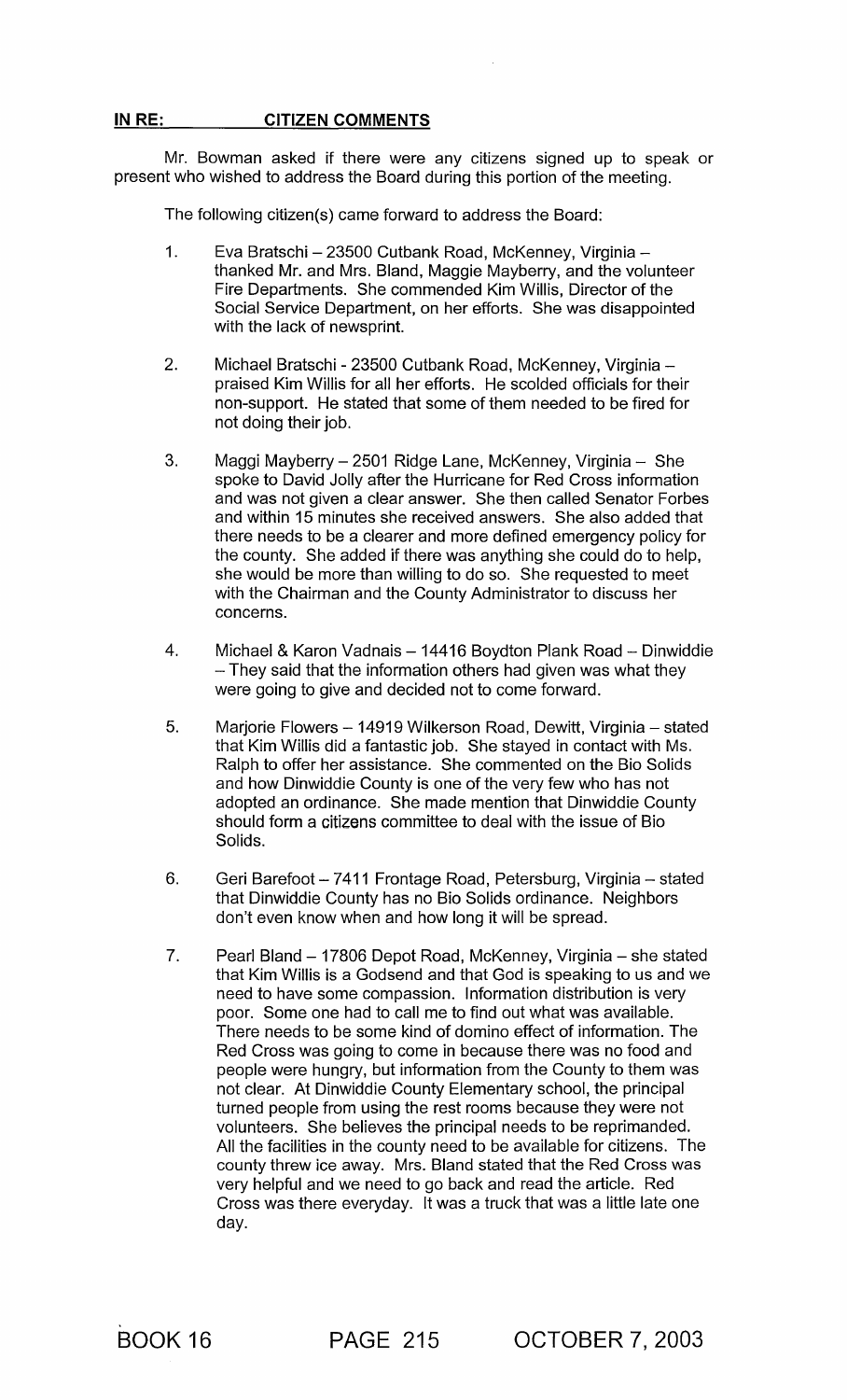Mr. Bracey asked if the rest room situation had been corrected? Ms. Ralph stated that Mr. Jolly and Mr. Massengill had taken care of it that day.

 $\Box$ 

- 8. Dorothy Wyatt 16612 Hamilton Arms Road Dewitt, Virginia -She passed on her sincere thanks to the County for the shelter. Everything there was great. She mentioned God being angry with us and her gratefulness for the shelter. She stated that she hopes the county has learned something from Isabel.
- 9. Anne Scarborough Boydton Plank Road She stated her concern over our hiring policies in the county. After getting copies of the Senior Planner and the Director of Buildings and Grounds positions listed on the county's information wall, she matched them up and was not happy. She stated she found it strange that the county would offer more money to a person in a job that does not have the education or degrees involved in the other job.

Mr. Bowman mentioned that trade professions sometime pay more than non-trade professions. He mentioned how a mechanic might make more money than a teacher.

She stated that the Board and County Administrators could tighten up on food spending for meetings. \$5,000 dollars for the year is a bit much. She understands that it is part of the job, but could they be more sensible with it, with times as tight as they are. She asked why must all the members attend a meeting at one of the 10 most expensive places to visit? Couldn't two go and bring the information back? This could be your part with helping save money for the county. She mentioned that the county tried to be sneaky and add \$5,000 dollars more to the County Administrator's salary behind closed doors. It equaled to a 29.67%, which is unheard of in today's economy.

Mr. Bracey stated that the increase was part of the one-year probationary period. Mr. Bowman stated that it was discussed in closed session. He stated that a percentage was also discussed and that the Board did not just come up with a figure to give Ms. Ralph.

- 10. Kim Willis everything that was done by the volunteers, could not have been done without the support of the County Administration. They worked *24/7* and the cafeteria staff worked and cooked. She thanked the Crater Health Department personnel for all their help.
- 11. Stacey Lin Hayes Courthouse Road If you did what you were supposed to do, thank you. If you did not, lets learn from it and move on. Lets focus on the good and move forward and make the best of the situation. If we are going to learn and grow from this, lets not bash our leaders.

## IN RE: PUBLIC HEARING - VDOT - PROPOSED SECONDARY SIX-YEAR· PLAN FOR FISCAL YEARS *2004/2010* AND *2004/05* SECONDARY CONSTRUCTION BUDGET

Mr. Richard Caywood, Resident Engineer, Virginia Department of Transportation thanked everyone for pitching in during the hurricane and helping with the Transportation Department. He then provided the following updates:

Bids on 4 sites in Dinwiddie County were received last Thursday. Corman

BOOK 16 PAGE 215 OCTOBER 7, 2003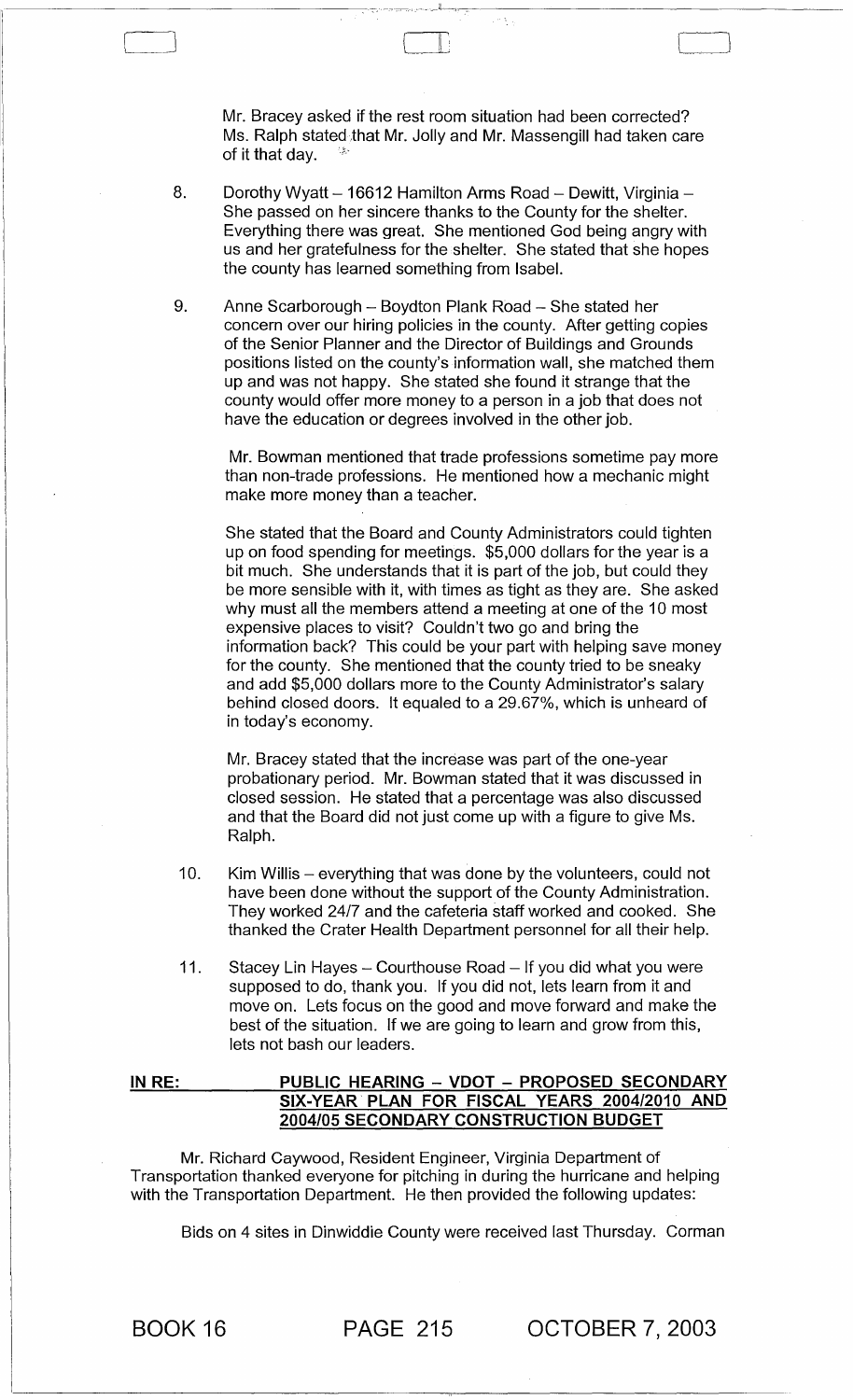Construction was the low bidder on each site. All of the work was bid on a lumpsum fixed completion date basis. The total cost of these contracts is approximately \$1/2 a million dollars.

- 1. Rainey Road (Route 734): 45 days from notice to proceed \$275,000
- 2. Walkers Mill Road (Route 665) November 5<sup>th</sup> \$85,000
- 3. Winfield Road (Route 630) October 21<sup>st</sup> \$69,000
- 4. Mansion Church Road (Route 651) October 21<sup>st</sup> \$46,000
- 5. Spain Road (Route 678) State forces; one week

Also on last Thursday, bids were received on a debris removal contract to serve Dinwiddie County for work on the VDOT right of way. The low bidder was Omni Construction of Pearl River Louisiana. Work will begin this week in the northern portion of the county. \$13.90 cu. Yd.

The Primary Urban and Interstate 6 Year Plan Public Meeting has been re-scheduled for December 1<sup>st</sup> at the Renovated Union Station in Petersburg. The meeting will begin at 5:00 PM with a formal presentation at 7:00 PM.

This being the time and place as advertised in the Progress Index on September 30, 2003 for the Board of Supervisors to conduct a public hearing to receive public input on the 2004/05 - 2009/10 Secondary Systems six Year Construction Plan and the 2004/05 Secondary Construction Budget in accordance with 33.1-70.01 of the Code of Virginia.

In reference to the Through Truck Restriction on the Primary System; the September CTB Meeting was held on the 17<sup>th</sup> as Isabel approached. The meeting was cut short due to the storm and action on the revised guidelines was deferred. The next CTB Meeting is scheduled for October 15<sup>th</sup>.

Mr. Caywood presented an overview of the Six-Year plan as presented. For the plan, the local Board of Supervisor's and VDOT develop the priorities for the plan. VDOT is responsible for the implementation of the plan in accordance with the established priorities.

This year, the most significant change in the plan is the addition of a listing of Rural Rustic project candidates that utilize the available non-paved road funds. The selected projects were determined by the vehicle density and the number of homes. Cost was estimated at \$125,000 per mile for the first three years of the plan and \$150,000 per mile for the remaining three years of the plan.

Also, the Courthouse Road project was re-scoped as discussed at the workshop. The current proposal is for pavement rehabilitation and shoulder work only. This resulted in a significant cost reduction and advancement of the advertisement date.

He stated he was also, seeking a resolution designating the Rural Rustic Projects as shown in the plan. A sample has been provided.

The Chairman opened the Public Comment period.

1. Jeri Orton - 26727 Perkins Road - Petersburg - Virginia- has concerns about Halifax Road. In 1999 she presented a petition with 700 signatures to repair Halifax Road. It was number four on the project list and now it has been removed. The needs are still there and with developments much more traffic is being put on the road. Two people have lost lives. No room for driver error. I Urge you to put Halifax Road back in the six year road plan.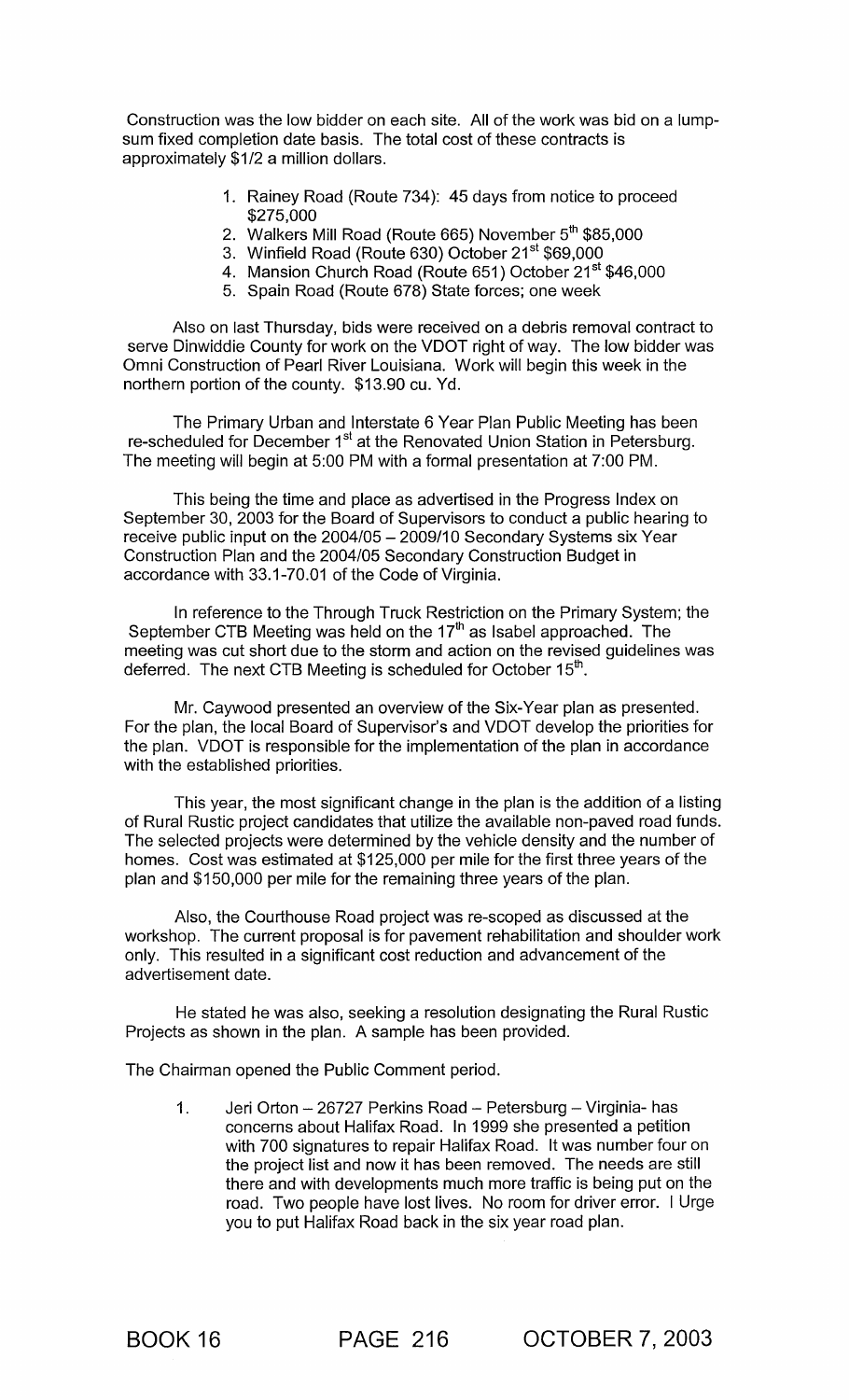2. Michael Bratschi - 23500 - McKenney - Virginia - asked what date Courthouse Road will be completed. The bridge on 1-85 always floods at Stony Creek. Are there any plans to raise it?

 $\Box$ 

- 3. George Whitman 13010 Old Stage Road Petersburg Virginianothing has been done in 102 years concerning Halifax Road. He has a serious problem with the priority list. The list is being done as a political list. How much longer until road is done. Must we continue to lose lives? Board Members need to drive the road.
- 4. Pearl Bland This is my home. Halifax Road needs to be fixed. With loggers on the road, people's lives are at stake. Mr. Caywood needs to take a look at Halifax Road. We don't want to lose lives like 60 years ago.
- 5. Mr. Caywood responded to the public comments Briefly addressed Courthouse Road saying he expected it to re-open in 2 to 3 weeks. VDOT is doing all it can do. No plan to do any major work on 1-85, Federal Funds. Work is planned for Ferndale and River Road. Stony Creek area is a major problem with the need for major funding. He agreed with everyone concerning the Halifax Road situation. He will see if VDOT can do anything about the shoulders without having to completely overhaul the road using maintenance money without additional funding from the County. Half of the money in the plan goes to Baltimore Road, which needs a complete reconstruction. Priorities can be changed but the budget would have to be revamped. It would have no impact for three years in the plan.

Mr. Moody  $-$  going back to Halifax Road. The project was dropped four years ago due to VDOT budget cuts, not an action by the Board. He hated to see these roads cut and understands Halifax Road is a serious problem, but Baltimore Road is also. I don't want us to lose sight of the roads that were dropped due to the funding from VDOT. Brills Road, a little section half a mile at the bridge where one side is tar and the other gravel. Mr. Caywood stated that is certainly one that could be done as Rural Rustic.

Mr. Bracey - Why did you take Halifax Road off? It had to be done by VDOT because this board did not take it off the plan! Why does VDOT do this, bring it to the board and we have to accept it? That should be considered; not fair to the citizens. State had a cut back and it is not fair. I cannot support this. When a promise is made, a promise should be kept. Caywood stated it was done that way two years ago. The formula has not been changed. It was the straight numerical project.

Mr. Haraway - Does VDOT have written priorities as to how these projects are funded? Mr. Caywood said no.

Upon motion of Mr. Moody, Seconded by Mr. Haraway, Mr. Bracey voting no, Mr. Moody, Mr. Haraway, Mr. Bowman voting "Aye," the VDOT - proposed secondary six-year budget plan for fiscal years 2004/2010 was approved as presented.

Upon motion of Mr. Moody, Seconded by Mr. Haraway, Mr. Bracey voting no, Mr. Moody, Mr. Haraway, Mr. Bowman voting "Aye," the proposed 2004/05 secondary road construction budget plan for FY 2004-2005 Budget was approved as presented.

Upon motion of Mr. Moody, Seconded by Mr. Haraway, Mr. Bracey voting no, Mr. Moody, Mr. Haraway, Mr. Bowman voting "Aye," the proposed Rural Rustic Plan was approved as presented.

BOOK 16 PAGE 216 OCTOBER 7,2003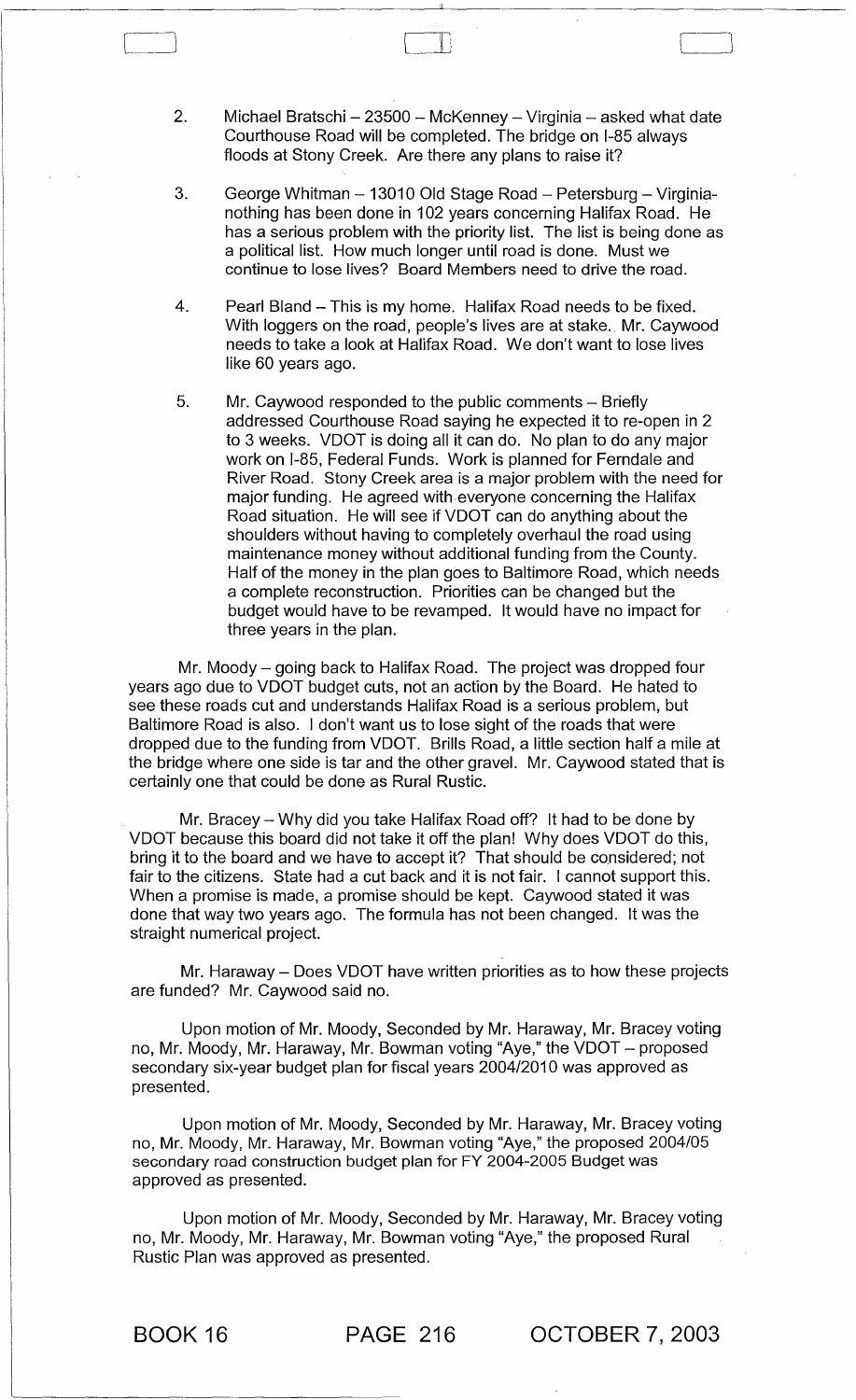#### RESOLUTION

WHEREAS, Sections 33.1-23 and 33.1-23.4 of the 1950 Code of Virginia, as amended, provides the opportunity for each county to work with the Virginia Department of Transportation in developing a Secondary Six-Year Road Plan,

WHEREAS, this Board had previously agreed to assist in the preparation of this Plan, in accordance with the Virginia Department of Transportation policies and procedures, and participated in a public hearing on the proposed Plan (2004/05 through 2009/10) as well as the Construction Priority List (2004/05) on October 7,2003 after duly advertised so that all citizens of the County had the opportunity to participate in said hearing and to make comments and recommendations concerning the proposed Plan and Priority List,

WHEREAS, Mr. Richard Caywood, Resident Engineer, Virginia Department of Transportation, appeared before the board and recommended approval of the Six-Year Plan for Secondary Roads (2004/05 through 2009/10) and the Construction Priority List (2004/05) for Dinwiddie County, Virginia,

NOW, THEREFORE, BE IT RESOLVED that since said Plan appears to be in the best interests of the Secondary Road System in Dinwiddie County and of the citizens residing on the Secondary System, said Secondary Six-Year Plan (2004/05 through 2009/10) and Construction Priority List (2004/05) are hereby approved as presented at the public hearing.

## IN RE: PUBLIC HEARING - AGREEMENT FOR TRANSFER OF LAND TO CONVEY PROPERTY OWNED BY DINWIDDIE COUNTY IN WEST PETERSBURG TO TRI-CITIES HABITAT FOR HUMANITY

This being the time and place as advertised in the Dinwiddie Monitor on September 2, 2003 and September 9, 2003, for the Board of Supervisors of Dinwiddie County, Virginia to conduct a Public Hearing to receive public comment on a request to consider a resolution to convey to Tri-Cities Habitat for Humanity, a Virginia Corporation, a deed to property owned by the County in the West Petersburg Subdivision. The property is designated as Section 21A-(1), Parcels 339, 340, 341 and 342 by the tax maps of the Commissioner of the Revenue and is located on the north side of Greensville Avenue approximately 275' west of Pagan Street as shown by a plat prepared by R. H. Gordon, surveyor, dated June 13, 2003.

Mr. Scheid stated that Dr. Edward Runke is on the Board for the Tri Cities Habitat for Humanities. He is present to answer questions. Four lots are left in the original plan for improvements under the CDBG program for Dinwiddie County.

Mr. Bracey asked if there is a conflict with this organization and the other one that is the WPVA.

Mr. Scheid stated that he had spoken with the WPVA spokesman Mrs. Bonner and their organization is in agreement with this.

Mr. Bracey stated that he would like to have something in writing saying they agree with this. He wanted the Administration to contact the concerned parties.

Mr. Scheid said that he would contact the organization and get the letter.

Mr. Bracey wanted the County Administration to have proper authorization to sign the papers for the building site. It should be noted that no one spoke at the public hearing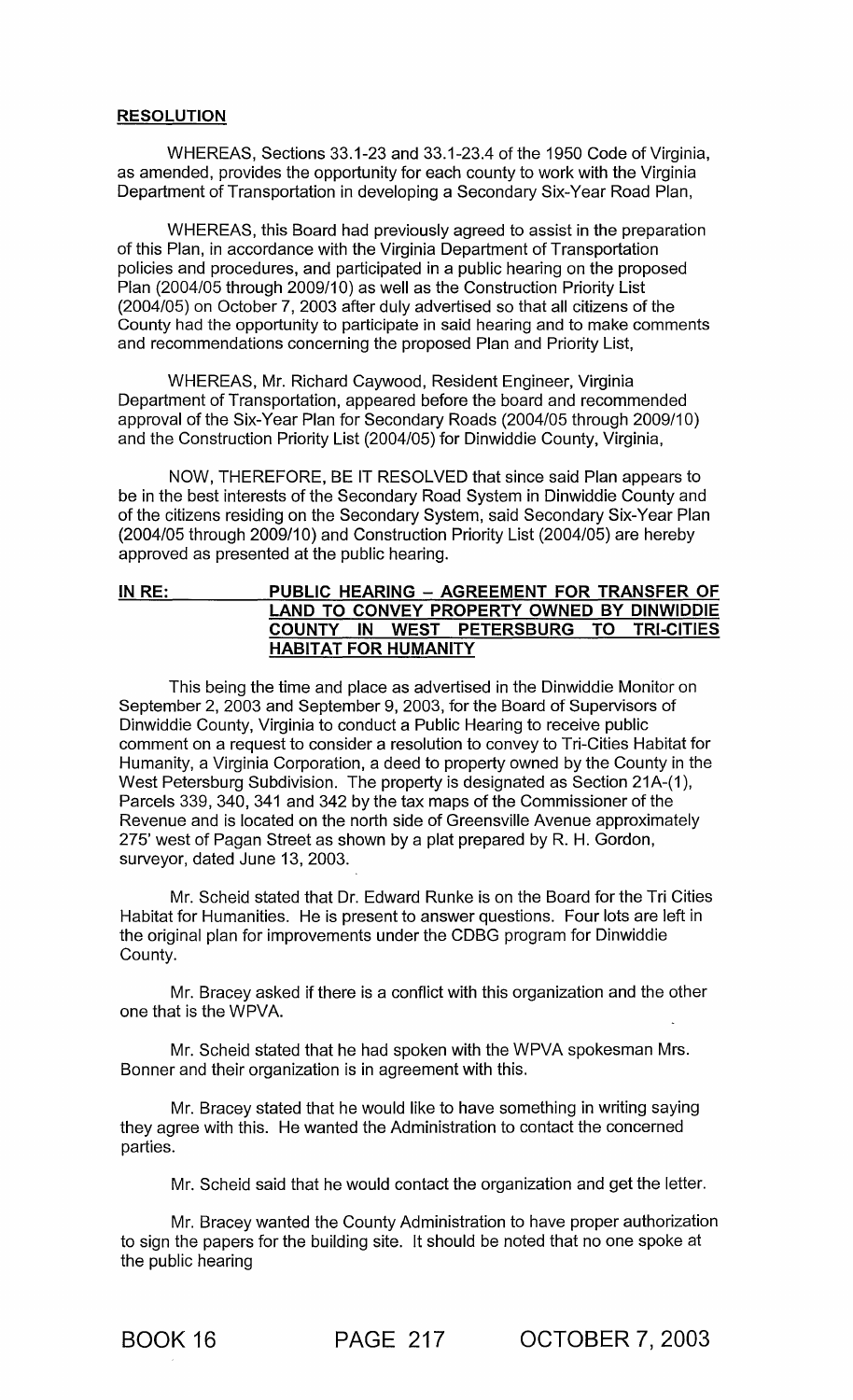Upon motion of Mr. Bracey, Seconded by Mr. Haraway, Mr. Bracey, Mr. Moody, Mr. Haraway, Mr. Bowman voting "Aye," the County Attorney and County Administrator are authorized to prepare and sign the documentation necessary to transfer the property as described to the Tri Cities Habitat for Humanity.

t ill leaders and the set of the set of the set of the set of the set of the set of the set of the set of the

## IN RE: CLAIM - ESTATE OF HATTIE CRITTENDON

Mr. Jack Catlett, County Attorney, stated that a representative from Jay Tronfeld's office, Mr. Newby was here representing the Estate of Hattie Crittendon in the Lawsuit for \$13 million dollars against the county. The representative was there to hear the Board's decision.

Upon Motion of Mr. Haraway, Seconded by Mr. Moody, Mr. Bracey, Mr. Moody, Mr. Haraway, Mr. Bowman, voting "Aye",

BE IT RESOLVED, that the Board of Supervisors of Dinwiddie County, Virginia denies the claim of the Estate of Hattie Crittendon for \$13 million dollars.

#### IN RE: COMMUNICATIONS SYSTEM - DISCUSSION OF FUNDING, DAVENPORT, LLC

David Rose with Davenport spoke briefly concerning the project as listed in the Presentation on the E-911 Equipment Financing Program Handout dated October 7, 2003 prepared for Dinwiddie County Board of Supervisors.

Mr. Haraway asked how long is the life of the system? It was stated that it was good from ten to fifteen years. Mr. Haraway asked if the life is twelve years, then what?

Mr. Rose stated that if the life is twelve years than the financial futures or funding required would only last twelve years.

Upon Motion of Mr. Haraway, Seconded by Mr. Moody, Mr. Bracey, Mr. Moody, Mr. Haraway, Mr. Bowman, voting "Aye

Davenport and Company LLC was authorized to issue an RFP to provide funding for the County's Communication System as presented.

# IN RE: APPROVAL OF PARTICIPATION IN JOINT STUDY ON JAIL SPACE

The South Side Regional Jail and Dinwiddie County partnered together in a Joint Consultant project to look at jail overcrowding. The estimated cost of Dinwiddie County's share was \$5,000. The actual cost will be \$5758.33. If Dinwiddie County wants the Consultant to perform additional work outside the contract, there will be an additional cost. (i.e. looking at a site to build a new jail) If there are any additional costs, the County Administrator will bring that information back for the Board's approval.

Upon Motion of Mr. Moody, Seconded by Mr. Haraway, Mr. Bracey, Mr. Moody, Mr. Haraway, Mr. Bowman, voting "Aye", authorization to participate in the South Side Regional Jail project with Greensville, Emporia and Brunswick was approved at a cost of \$5,788.33.

#### IN RE: COUNTY ADMINISTRATOR COMMENTS

1. The County Administrator complimented Mrs. Kim Willis on a job well done during the hurricane. She just came on board and jumped right in. As of yesterday there were 1,422 food stamp applications processed and there are 200 more to process.

BOOK 16 PAGE 217 OCTOBER 7, 2003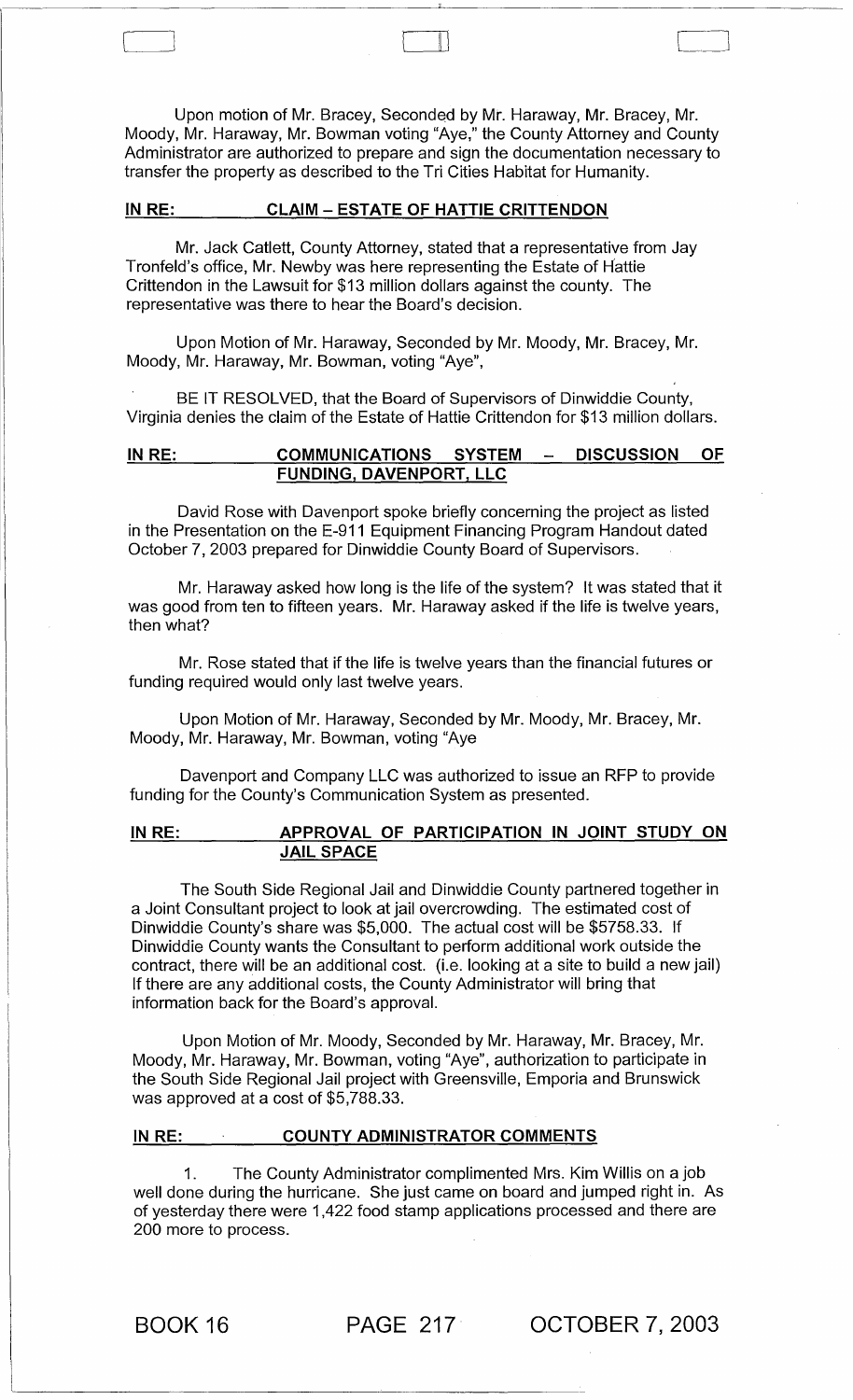2. The County Administrator stated that the Bio Solids recommendation was set back because of the Hurricane and thought it best not to come forward with a partial report. She stated that she would try to have something ready for the board by the next meeting on October 21<sup>st</sup> , 2003 along with possible dates for a scheduled presentation by the Farm Bureau. The County Administrator stated that we will be looking at surrounding Counties ordinances to see how they are handling it, what the personnel requirements are and whether or not they are recovering any fees from having an ordinance.

3. The County Administrator stated she was very proud of the staff and the actions they took during and after the hurricane.

- a. There were three major problems that were identified:
	- i. First there were two press releases a day being sent out to the news media and TV and Radio; but there was no plan to get the information to the people who had no power to watch or hear them.
	- ii. Secondly we did not get the resources we were told we were getting from the State and Federal Governments and that set us back because we had no back up plan.
	- iii. Lastly the FEMA representatives at the number provided were telling people who called that Dinwiddie County was not a designated County for emergency relief.

4. The County Administrator stated that we are working on the debris removal issue. She thought the County could join in the contract with VDOT and share the cost and then get reimbursed. The State told the County Administrator that it was not a good idea to join in with VDOT. The State suggested it would be better to have our own contract. The County Administrator reemphasized to the public that the debris removal plan is not a dead issue. She stated that we will continue to look at our resources such as Fire Departments or Ruritians to see if there are still needs within different areas of the county for debris removal. The County Administrator reminded everyone that need is defined as elderly or handicapped individuals that cannot handle debris on their own.

5. The County Administrator asked the Board Members to come in early on October 21, 2003 for a discussion of the settlement of VA Bio Fields litigation. She stated the meeting will include the Board of Supervisors as well as the IDA. She suggested all members to come in at 11:00 A.M. on that day. The Board decided to come in at 11 :30 AM.

# IN RE: BOARD MEMBER COMMENTS

1. Mr. Haraway stated that he wanted to share a little of a letter he wrote to the Superintendent of Schools. The point he wanted to make is the realistic figures that should be used when building schools. The report that was submitted should be given back to the architect. He strongly recommended that a report be prepared with the architect listed for every school built in the state for at least the last two years to determine which architects have a track record for designing schools that can be built at a competitive price.

2. Mr. Moody thanked the staff; volunteers and everyone that helped in the hurricane effort. He wished that he had thought to call people.

3. Mr. Bracey thanked Mr. Haraway for a job well done. He thought it was unfortunate that the School Board did not answer when they would deal with the architect. He hopes a member of the Administration staff would be put on the committee for this issue. He thanked the citizens who helped during the storm. He stated that we are not perfect but we did work hard.

4. Mr. Bowman talked about citizens calling to inform him that the power companies were passing by the farmers for other citizens. He stated we learned a lot in the last two or three weeks. He commended everyone, they did a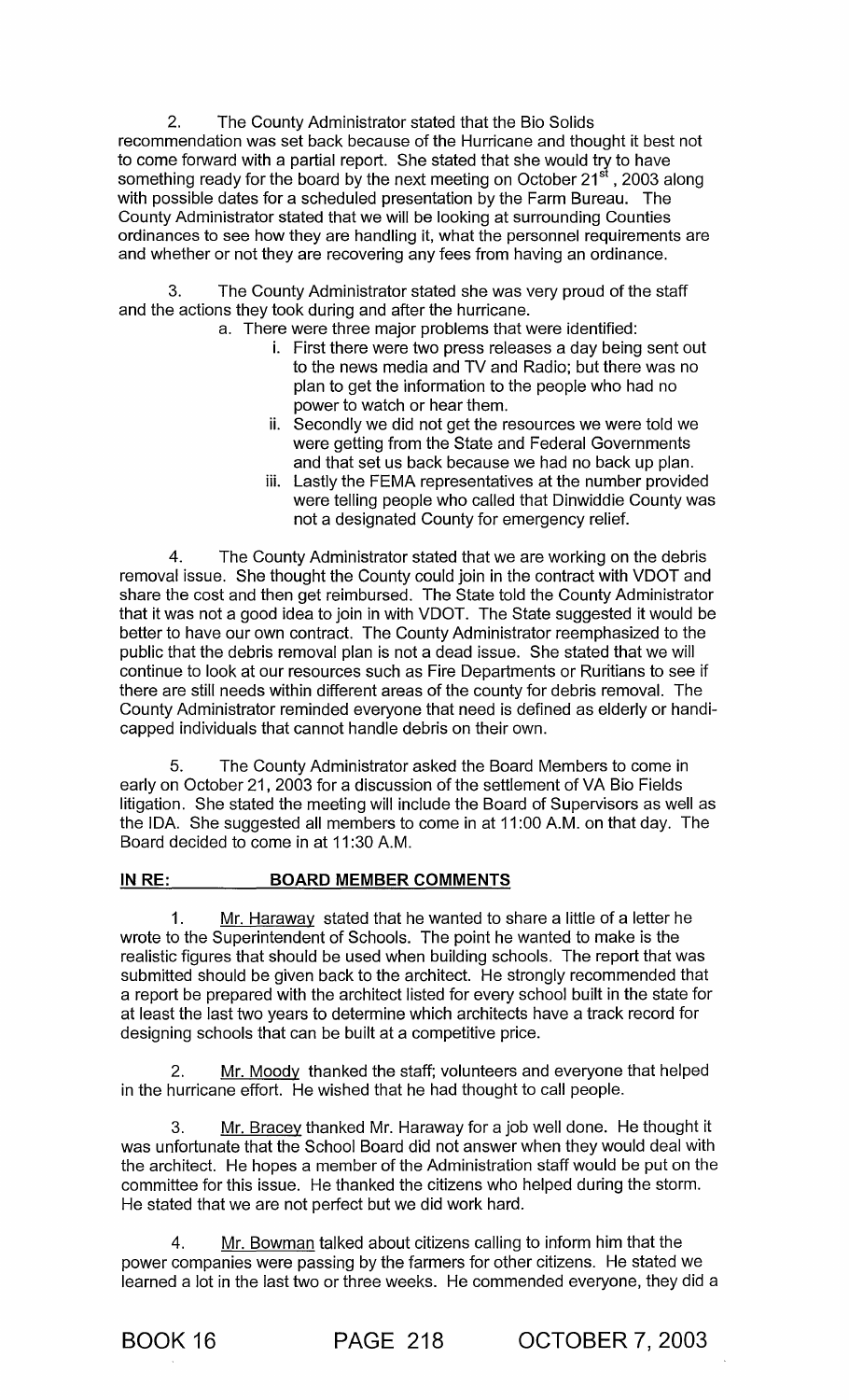wonderful job. Mr. Moody stated that we should get a representative from the electric company to come and give us a report on the priority list. The County Administrator stated that a representative from Dominion VA power has offered to come and give us a report.

 $\Box$ 

5. Mr. Bracey stated that we need someone from Southside Electric Company to come also and give us a report. He also stated that he hoped in the future when we issue building permits for convenience stores we would consider what happened. There was plenty of gas in the ground but we couldn't get it out. Is there any legal way to make convenience stores have a generator to pump fuel for the citizens?

#### IN RE: CHANGE IN MEETING DATE

BE IT RESOLVED, by the Board of Supervisors of Dinwiddie County that the November 4,2003 meeting held at 7:30 P.M. will be moved to November 5, 2003 due to the fourth being Election Day.

Upon Motion of Mr. Bracey, Seconded by Mr. Moody, Mr. Moody, Mr. Haraway, Mr. Bowman, Mr. Bracey, voting "Aye", the change in meeting date was approved.

#### IN RE: CLOSED SESSION

Mr. Haraway stated I move to close this meeting in order to discuss matters exempt under section:

#### 2.2-3711 A.7 of the code of Virginia, Consultation with Legal Counsel Lease

#### 2.2-3711 A.1 of the code of Virginia, Personnel Matters

Buildings & Grounds Administration Planning Department

Upon Motion of Mr. Haraway, Seconded by Mr. Moody, Mr. Moody, Mr. Haraway, Mr. Bracey, Mr. Bowman, voting "Aye", the Board moved into the Closed Meeting at 10:54 P.M.

A vote having been made and approved the meeting reconvened into Open Session at 11:47 P.M.

#### IN RE: **CERTIFICATION**

Whereas, this Board convened in a closed meeting under 2.1-3711 A .7 CONSULTATION WITH LEGAL COUNSEL- Lease and 2.1-3711 A.1 PERSONNEL MATTERS - Buildings & Grounds; Planning; Administration

And whereas, no member has made a statement that there was a departure from the lawful purpose of such closed meeting or the matters identified in the motion were discussed.

Now be it certified, that only those matters as were identified in the motion were heard, discussed or considered in the meeting.

Upon motion of Mr. Haraway, Seconded by Mr. Moody, Mr. Bracey, Mr. Haraway, Mr. Moody, Mr. Bowman, voting "Aye," this Certification Resolution was adopted.

BOOK 16 PAGE 218 OCTOBER 7, 2003